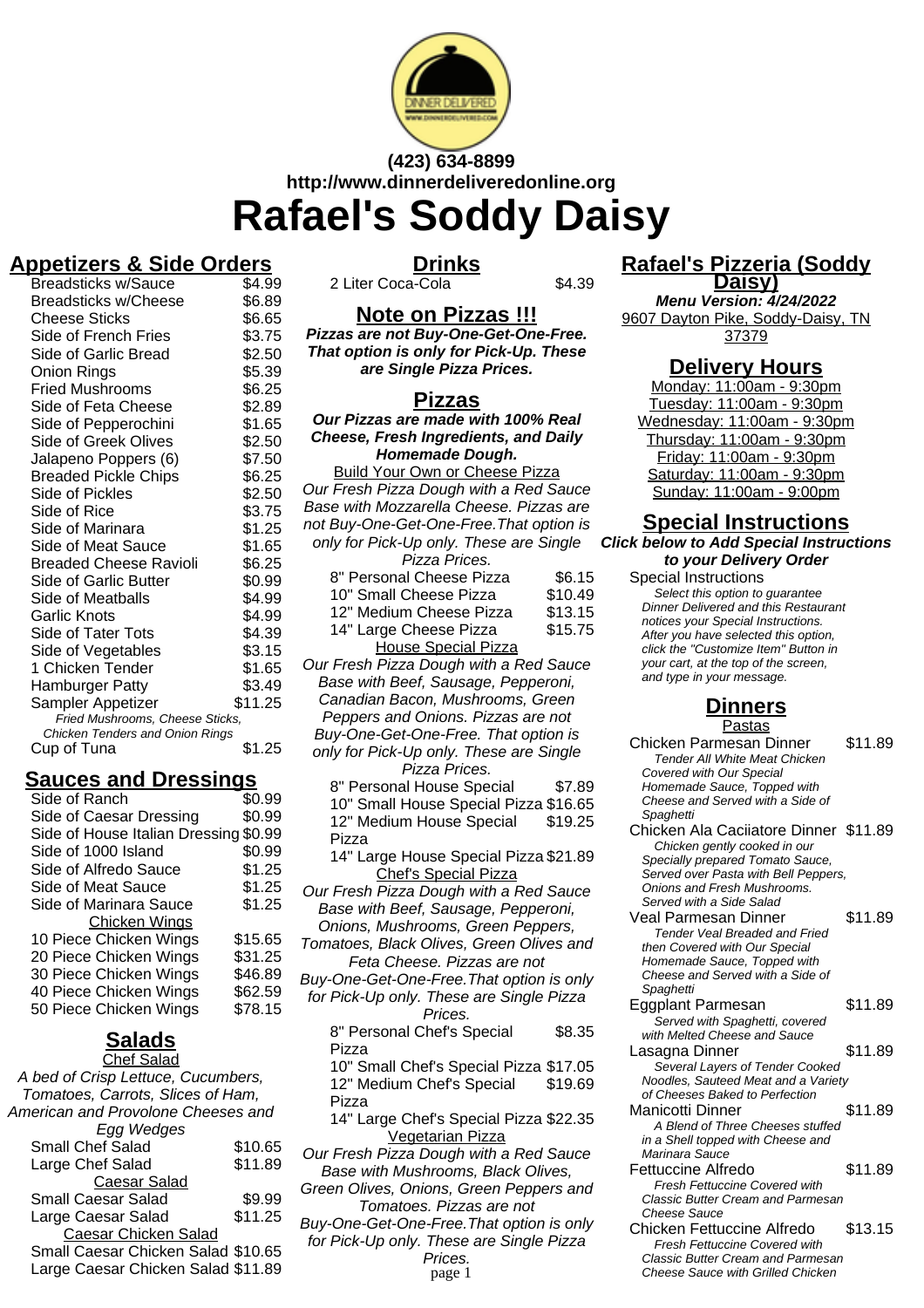| <b>Greek Salad</b>                                      |         |
|---------------------------------------------------------|---------|
| A Bed of Crisp Lettuce, Tomatoes,                       |         |
| Green Peppers, Onions, Greek Olives,                    |         |
| Pepperoncini, Cucumbers, Feta Cheese                    |         |
|                                                         |         |
| and House Dressing                                      |         |
| <b>Small Greek Salad</b>                                | \$9.99  |
| Large Greek Salad                                       | \$11.25 |
| <b>Chicken Greek Salad</b>                              |         |
| A Bed of Crisp Lettuce, Tomatoes,                       |         |
| Green Peppers, Onions, Greek Olives,                    |         |
| Pepperoncini, Cucumbers, Feta Cheese                    |         |
| with our Grecian-Style Chicken with                     |         |
| Provolone and Parmesan Cheese                           |         |
| Small Chicken Greek Salad                               | \$10.65 |
| Large Chicken Greek Salad                               | \$11.89 |
| <b>Grilled Chicken Salad</b>                            |         |
|                                                         |         |
| Small Grilled Chicken Salad                             | \$10.39 |
| Large Grilled Chicken Salad                             | \$11.65 |
| Fried Chicken Salad                                     |         |
| Small Fried Chicken Salad                               | \$10.39 |
| Large Fried Chicken Salad                               | \$11.65 |
| <b>Antipasto Salad</b>                                  |         |
| A Bed of Crisp Lettuce, Cucumbers,                      |         |
| Tomatoes, Green Peppers, Onions,                        |         |
| Salami, Ham, Provolone Cheese, Greek                    |         |
| Olives, Pepperoncini Peppers and                        |         |
|                                                         |         |
| <b>House Dressing</b>                                   |         |
| Small Antipasto Salad                                   | \$9.39  |
| Large Antipasto Salad                                   | \$10.65 |
| <b>Specialty Greek Salad</b>                            |         |
| A Bed of Crisp Lettuce, Tomatoes,                       |         |
|                                                         |         |
| Green Peppers, Onions, Greek Olives,                    |         |
| Pepperoncini, Cucumbers, Feta Cheese                    |         |
| with Gyro Meat                                          |         |
|                                                         |         |
| Small Specialty Greek Salad \$10.65                     |         |
| Large Specialty Greek Salad \$11.89                     |         |
| Tuna Salad                                              |         |
| A Bed of Crisp Lettuce, Cucumbers,                      |         |
| Tomatoes and Carrots with A Large                       |         |
| Scoop of Tuna Salad                                     |         |
| Small Tuna Salad                                        | \$9.39  |
| Large Tuna Salad                                        | \$10.65 |
| <b>Shrimp Salad</b>                                     |         |
| Small Shrimp Salad                                      | \$11.25 |
| Large Shrimp Salad                                      | \$12.50 |
|                                                         |         |
| <b>Tossed Salad</b>                                     |         |
| A Bed of Crisp Lettuce, Cucumbers,                      |         |
| <b>Tomatoes and Carrots</b>                             |         |
| <b>Small Tossed Salad</b>                               | \$6.25  |
| <b>Large Tossed Salad</b>                               | \$7.50  |
| <b>Mini Salads</b>                                      |         |
| Mini Salad                                              | \$4.15  |
| Mini Greek Salad                                        | \$6.25  |
|                                                         |         |
| <b>Sandwiches</b>                                       |         |
| All Sandwiches served with Fries and                    |         |
| a Kosher Pickle Spear                                   |         |
| <u>Pitas</u>                                            |         |
| Chicken Souvlaki Pita<br>Chunks of white meat marinated | \$10.65 |

| and served on pita bread with<br>tomatoes, green peppers, cucumber |         |  |
|--------------------------------------------------------------------|---------|--|
| dip                                                                |         |  |
| Gyro Pita                                                          | \$11.65 |  |
| Delicately different beef & lamb                                   |         |  |
| cooked to perfection, served on pita                               |         |  |
| bread with tomatoes, onions,                                       |         |  |
| cucumber dip, tzatziki                                             |         |  |
| Ham and Cheese Pita                                                | \$10.39 |  |
| With Lettuce, tomato and our                                       |         |  |
| special house dressing                                             |         |  |
| Chicken Strip Pita                                                 | \$11.25 |  |
| All White Meat Chicken with                                        |         |  |
| Lettuce, Tomato and Cucumber Dip                                   |         |  |

| 8" Personal Vegetarian Pizza                                                          | \$7.45             |
|---------------------------------------------------------------------------------------|--------------------|
| 10" Small Vegetarian Pizza                                                            | \$14.45            |
| 12" Medium Vegetarian Pizza                                                           | \$17.09            |
| 14" Large Vegetarian Pizza<br>Chicken Fiesta Pizza                                    | \$19.69            |
| Topped with Chicken, Alfredo Sauce,                                                   |                    |
| Green Peppers, Onions and Tomatoes.                                                   |                    |
| Pizzas are not                                                                        |                    |
| Buy-One-Get-One-Free. That option is only<br>for Pick-Up only. These are Single Pizza |                    |
| Prices.                                                                               |                    |
| 8" Personal Chicken Fiesta                                                            | \$7.89             |
| Pizza                                                                                 |                    |
| 10" Small Chicken Fiesta Pizza \$16.65                                                |                    |
| 12" Medium Chicken Fiesta<br>Pizza                                                    | \$19.25            |
| 14" Large Chicken Fiesta Pizza\$22.35                                                 |                    |
| <b>Hawaiian Pizza</b>                                                                 |                    |
| Our Fresh Pizza Dough with a Red Sauce                                                |                    |
| Base with Ham and Pineapple. Pizzas are<br>not Buy-One-Get-One-Free. That option is   |                    |
| only for Pick-Up only. These are Single                                               |                    |
| Pizza Prices.                                                                         |                    |
| 8" Personal Hawaiian Pizza                                                            | \$7.25             |
| 10" Small Hawaiian Pizza                                                              | \$12.55            |
| 12" Medium Hawaiian Pizza                                                             | \$15.15<br>\$19.69 |
| 14" Large Hawaiian Pizza<br><b>BBQ Chicken Pizza</b>                                  |                    |
| Our Fresh Pizza Dough with a BBQ Sauce                                                |                    |
| Base with Chicken, Onions and Bacon.                                                  |                    |
| Pizzas are not                                                                        |                    |
| Buy-One-Get-One-Free. That option is only                                             |                    |
| for Pick-Up only. These are Single Pizza<br>Prices.                                   |                    |
| 8" Personal BBQ Chicken Pizza \$7.45                                                  |                    |
| 10" Small BBQ Chicken Pizza \$14.45                                                   |                    |
| 12" Medium BBQ Chicken                                                                | \$17.05            |
| Pizza                                                                                 |                    |
| 14" Large BBQ Chicken Pizza \$21.89<br>BBQ Steak Pizza                                |                    |
| Pizzas are not                                                                        |                    |
| Buy-One-Get-One-Free. That option is only                                             |                    |
| for Pick-Up only. These are Single Pizza                                              |                    |
| Prices.                                                                               |                    |
| 8" Personal BBQ Steak Pizza<br>10" Small BBQ Steak Pizza                              | \$7.45<br>\$14.45  |
| 12" Medium BBQ Steak Pizza                                                            | \$17.05            |
| 14" Large BBQ Steak Pizza                                                             | \$21.89            |
| <b>Greek Special Pizza</b>                                                            |                    |
| Our Fresh Pizza Dough with a Red Sauce                                                |                    |
| Base with Feta Cheese, Black Olives,<br>Tomatoes, Spinach and Gyro Meat.              |                    |
| Pizzas are not                                                                        |                    |
| Buy-One-Get-One-Free. That option is only                                             |                    |
| for Pick-Up only. These are Single Pizza                                              |                    |
| Prices.                                                                               |                    |
| 8" Personal Greek Special<br>Pizza                                                    | \$7.89             |
| 10" Small Greek Special Pizza \$16.65                                                 |                    |
| 12" Medium Greek Special                                                              | \$19.25            |
| Pizza                                                                                 |                    |
| 14" Large Greek Special Pizza \$21.89                                                 |                    |
| <b>Chicken Ranch Pizza</b><br>Pizzas are not                                          |                    |
| Buy-One-Get-One-Free. That option is only                                             |                    |
| for Pick-Up only. These are Single Pizza                                              |                    |
| Prices.                                                                               |                    |
| 8" Personal Chicken Ranch                                                             | \$7.45             |
| Pizza<br>10" Small Chicken Ranch Pizza\$14.45                                         |                    |
| 12" Medium Chicken Ranch                                                              | \$17.05            |
| page 2                                                                                |                    |

Marinara Sauce. Add Cheese or Mushrooms for \$1.50 each Spaghetti with Meat Sauce \$11.25 Our Fresh Cooked Spaghetti with Meat Sauce. Add Cheese or Mushrooms for \$1.50 each Spaghetti with Meat Balls \$13.15 Our Fresh Cooked Spaghetti with Meat Balls. Add Cheese or Mushrooms for \$1.50 each Rafaels Spaghetti **\$14.39** Italian Samplers \$16.25 **Italian Style Dinners** All Italian Pasta Dinners are Served with Hot Garlic Bread Italian Grilled Chicken \$13.15 Fresh Chicken Breast with Provolone Cheese, Mushrooms and Onions on a Bed of Rice. Tilapia Dinner \$13.15 Served over Rice, with Grilled Vegetables, Salad and Breadsticks Chicken Florentine \$13.75 Hamburger Steak Dinner \$13.15 Mexcian Style Dinners Chicken Quesadilla  $$13.15$ Fresh Grilled Chicken with Bell Peppers, Onions, Tomatoes and **Cheese** Steak Quesadilla  $$13.15$ Fresh Grilled Steak with Bell Peppers, Onions, Tomatoes and **Cheese** Quesadilla Mix \$13.75 Quesadilla Shrimp \$14.99 Quesadilla Florentine \$13.25 Fresh Grilled Chicken, with Spinach and Feta Cheese Vegetarian Quesadilla \$11.89 Steak Tex-Mex Fajitas \$13.15 add Shrimp for \$3.60 Chicken Tex-Mex Fajitas \$13.15 add Shrimp for \$3.60 Tex-Mex Fajitas Mix (Chicken & \$14.15 Steak) add Shrimp for \$3.60 Stir Fry Chicken Dinner \$13.75 Sauteed Chicken with Fresh Vegetables Served over Rice Stir Fry Steak Dinner \$13.75 Sauteed Steak with Fresh Vegetables Served over Rice Stir Fry Shrimp \$16.25 Greek Style Dinners Grecian Style Chicken \$13.15 All White Meat Chicken, Slowly Marinated with Our Special Seasoning. Served with Rice, Side Greek Salad and Breadsticks Chicken Souvlaki Plate \$13.15 Carefully Selected, Hand Trimmed Chicken, Cubed and Marinated with our Special Seasonings. Served with Onions, Peppers, Sliced Tomatoes with Our Cucumber Dip on Pita

Shrimp Fettuccine Alfredo \$15.65 Fettuccine Alfredo Primavera \$12.50

Cheese Ravioli **\$11.89** 

Beef Ravioli **\$11.89** Tender Round Ravioli with Beef, Smothered in Meat or Marinara Sauce and Topped with Assorted

Spaghetti with Marinara Sauce \$11.25 Our Fresh Cooked Spaghetti with

Served with Spinach and

Tender Round Ravioli with Cheese, Smothered in Meat or Marinara Sauce and Topped with

Vegetables

Cheeses

Assorted Cheeses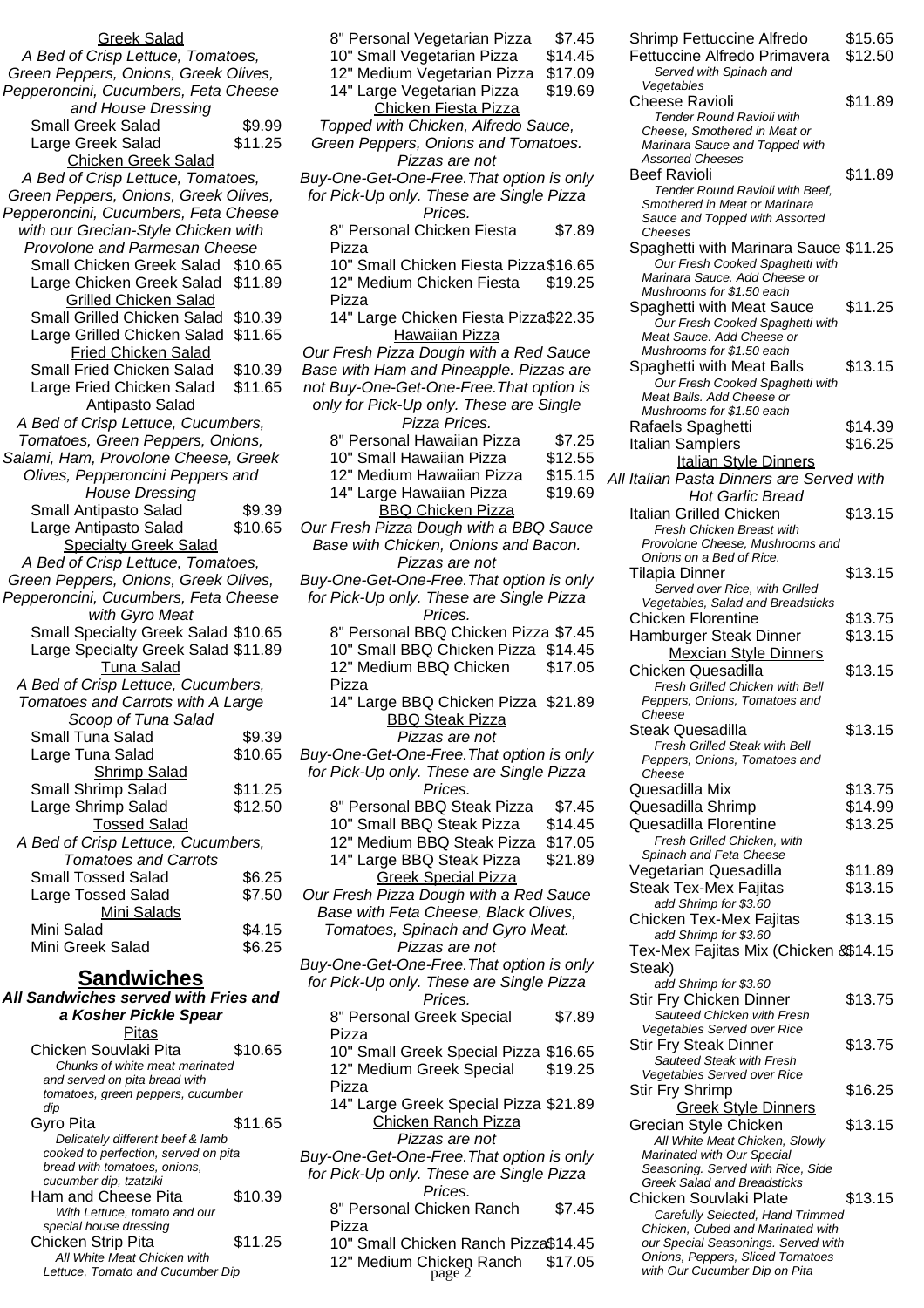| Steak Pita                                                                |         | \$11.25 |
|---------------------------------------------------------------------------|---------|---------|
| Slices of tender steak, sauteed                                           |         |         |
| onions, topped with provolone<br>cheese                                   |         |         |
| Steak Fajita on a Pita                                                    |         | \$11.65 |
| Chicken Fajita on a Pita                                                  |         | \$11.25 |
| Subs/Sandwiches                                                           |         |         |
| Chicken Parmesan Hoagie                                                   |         | \$10.65 |
| All White Meat Chicken with                                               |         |         |
| Marinara or Meat Sauce with Melted                                        |         |         |
| Provolone Cheese                                                          |         |         |
| Veal Parmesan Hoagie<br>Our Special CutDeep Fried Veal                    |         | \$10.65 |
| with Marinara or Meat Sauce with                                          |         |         |
| Melted Provolone Cheese                                                   |         |         |
| Italian Cheese Steak                                                      |         | \$11.89 |
| <b>Slices of Tender Steak with</b>                                        |         |         |
| Sauteed Onions served on a Hoagie<br>Roll with Melted Provolone Cheese.   |         |         |
| Add Peppers or Mushrooms for \$0.90                                       |         |         |
| each.                                                                     |         |         |
| Meatball Hoagie                                                           |         | \$10.65 |
| Homemade Meatballs, Meat Sauce                                            |         |         |
| and Sauteed Bell Peppers Served on<br>A Hoagie Roll with Melted Provolone |         |         |
| Cheese                                                                    |         |         |
| Submarine                                                                 |         | \$10.65 |
| A Tasty Combination of Salami,                                            |         |         |
| Ham, Cheese, Lettuce, Tomato and                                          |         |         |
| Dressing on A Hoagie Roll                                                 |         |         |
| Reuben Sandwich<br>Corned Beef on Rye with Mustard,                       |         | \$10.65 |
| American Cheese and Cabbage.                                              |         |         |
| Served with Fires                                                         |         |         |
| Corned Beef Hoagie                                                        |         | \$10.65 |
| Corned Beef Sub with Mayo,                                                |         |         |
| Mustard, Onion, Lettuce, Tomato and                                       |         |         |
| Cheese<br><b>Turkey and Cheese Hoagie</b>                                 |         | \$10.39 |
| Our Turkey and Cheese Hoagie                                              |         |         |
| Deluxe Turkey & Ham Sub                                                   |         | \$10.65 |
| Veggie Sub                                                                |         | \$10.39 |
| Green Peppers, Onions,                                                    |         |         |
| Mushrooms, Black and Green Olives,                                        |         |         |
| Lightly Sauteed, Topped with Melted                                       |         |         |
| Provolone Cheese with Lettuce,<br><b>Tomato and Dressing</b>              |         |         |
| Four Cheese Sub                                                           |         | \$10.39 |
| American, Provolone, Mozzarella                                           |         |         |
| and Feta Cheese Melted on a Hoagie                                        |         |         |
| Roll                                                                      |         |         |
| Deluxe Club Sandwich                                                      |         | \$11.25 |
| <b>BLT CLub</b>                                                           |         | \$10.39 |
| <b>BBQ Chicken Sub</b>                                                    |         | \$10.39 |
| <b>Buffalo Chicken Sub</b>                                                |         | \$10.39 |
| Chicken Bacon Ranch                                                       |         | \$11.25 |
| Sandwich                                                                  |         |         |
| Chicken Wrap                                                              |         | \$11.25 |
| Melts                                                                     |         |         |
| Tuna Melt                                                                 |         | \$10.39 |
| Tuna Salad Spread onHoagie Roll<br>Topped with Melted Cheese, Lettuce,    |         |         |
| <b>Tomato and Dressing</b>                                                |         |         |
| Malibu Chicken Sandwich                                                   |         | \$11.25 |
| Our Grecian Style Chicken Grilled                                         |         |         |
| to Perfection then Topped with Ham,<br>Melted Provolone Cheese, Lettuce,  |         |         |
| Tomato, Onion and Dressing Served                                         |         |         |
| on a Bun                                                                  |         |         |
| Chicken Melt                                                              |         |         |
| Served on Toasted Rye Bread                                               | \$10.65 |         |
|                                                                           |         |         |
| Topped with Grilled Onions, Green                                         |         |         |
| <b>Peppers and Melted Cheese</b>                                          |         |         |
| <u>Burgers</u>                                                            |         |         |

| Pizza Burger                     | \$10.65 |  |
|----------------------------------|---------|--|
| 1/3 Lb. Hand Pattied Burger with |         |  |
| Marinara Sauce and Melted        |         |  |
| Provolone Cheese                 |         |  |
| 1/3 lb. Hamburger                | \$10.65 |  |
| 1/3 Lb. Hand Pattied Burger with |         |  |
| Your Choice of Toppings          |         |  |
|                                  |         |  |

| 14" Large Chicken Ranch Pizza\$19.69                                                  |
|---------------------------------------------------------------------------------------|
| <b>Chicken Ranch and Bacon Plzza</b>                                                  |
| Pizzas are not                                                                        |
| Buy-One-Get-One-Free. That option is only<br>for Pick-Up only. These are Single Pizza |
| Prices.<br>8" Personal Personal Chicken<br>\$7.89                                     |
| Ranch and Bacon Pizza                                                                 |
| 10" Small Chicken Ranch and \$16.65                                                   |
| <b>Bacon Pizza</b>                                                                    |
| 12" Medium Chicken Ranch<br>\$19.25<br>and Bacon Pizza                                |
| 14" Large Chicken Bacon and \$21.89                                                   |
| Ranch Plzza<br><b>Meat Lover Pizza</b>                                                |
| Pizzas are not                                                                        |
| Buy-One-Get-One-Free. That option is only                                             |
| for Pick-Up only. These are Single Pizza<br>Prices.                                   |
| 8" Personal Meat Lover<br>\$7.89                                                      |
| 10" Small Meat Lover Pizza<br>\$16.65                                                 |
| 12" Medium Meat Lover Pizza<br>\$19.25                                                |
| \$21.89<br>14" Large Meat Lover Pizza                                                 |
| Chicken Fajita Pizza                                                                  |
| Pizzas are not                                                                        |
| Buy-One-Get-One-Free. That option is only                                             |
| for Pick-Up only. These are Single Pizza                                              |
| Prices.                                                                               |
| 8" Personal Chicken Fajita<br>\$7.89                                                  |
| 10" Small Chicken Fajita Pizza \$16.65                                                |
| 12" Medium Chicken Fajita<br>\$19.25                                                  |
| Pizza                                                                                 |
| 14" Large Chicken Fajita Pizza \$21.89                                                |
| <b>Steak Fajita Pizza</b>                                                             |
| Pizzas are not                                                                        |
| Buy-One-Get-One-Free. That option is only                                             |
| for Pick-Up only. These are Single Pizza                                              |
| Prices.                                                                               |
| 8" Personal Steak Fajita Pizza<br>\$7.89                                              |
| 10" Small Steak Fajita Pizza<br>\$16.65                                               |
| 12" Medium Steak Fajita Pizza \$19.25                                                 |
| 14" Large Steak Fajita Pizza \$21.89                                                  |
| <b>Philly Steak Pizza</b>                                                             |
| Pizzas are not                                                                        |
| Buy-One-Get-One-Free. That option is only                                             |
| for Pick-Up only. These are Single Pizza                                              |
| Prices.                                                                               |
| 8" Personal Philly Steak Pizza<br>\$7.45                                              |
| 10" Small Philly Steak Pizza<br>\$14.45                                               |
| 12" Medium Philly Steak Pizza \$17.09                                                 |
| 14" Large Philly Steak Pizza<br>\$19.69                                               |
| <b>Buffalo Chicken Pizza</b>                                                          |
| Pizzas are not                                                                        |
| Buy-One-Get-One-Free. That option is only                                             |
| for Pick-Up only. These are Single Pizza                                              |
| Prices.                                                                               |
| 8" Personal Buffalo Chicken<br>\$7.45                                                 |
| Pizza                                                                                 |
| 10" Small Buffalo Chicken<br>\$14.45                                                  |
| Pizza<br>12" Medium Buffalo Chicken<br>\$17.09                                        |
| Pizza<br>14" Large Buffalo Chicken<br>\$19.69                                         |
| Pizza                                                                                 |
| <b>Buffalo Steak Pizza</b>                                                            |
|                                                                                       |
| Pizzas are not                                                                        |
| Buy-One-Get-One-Free. That option is only<br>for Pick-Up only. These are Single Pizza |
| Prices.<br>8" Personal Buffalo Steak Pizza \$7.45<br>page 3                           |

Pizza

Bread. Served with French Fries Chicken Strips Plate \$14.39 Tender All White Chicken servedFrench Fried Potatoes with Pita Bread, Cucumber Dip and a Side Greek Salad Gyro Plate \$14.39 Fresh Slices of Gyro Meat served with Pita Bread, Cucumber Dip with French Fries and A Side Greek Salad Italian Chopped Steak \$13.75 11 oz. of Fresh Ground Beef topped with Grilled Onions, Mushrooms, and Melted Provolone Cheese. Served with A Side Greek Salad, Rice and Breadsticks

### **Lunch Menu**

**Served Monday- Friday 11:00am - 3:30pm. Not available on the weekends.** Lunch Spaghetti with Marinara \$9.99 Sauce Lunch Spaghetti with Meat Sauce \$9.99 Lunch Beef Ravioli \$11.25 Lunch Cheese Ravioli \$11.25<br>Lunch Egg Plant Parmesan \$10.65 Lunch Egg Plant Parmesan Lunch Manicotti \$10.65 Lunch Lasagna \$10.65<br>Lunch Fettucine Alfredo \$10.65 Lunch Fettucine Alfredo Lunch Chicken Fettucine \$11.89 Lunch Fettucine Primavera \$11.25 Lunch Veal Parmesan \$10.65<br>Lunch Chicken Parmesan \$10.65 Lunch Chicken Parmesan Lunch Chicken Strip Plate \$11.89<br>Lunch Greek Style Chicken \$11.89 Lunch Greek Style Chicken Lunch Italian Grilled Chicken \$11.89<br>Lunch Tilapia \$10.65 Lunch Tilapia

### **Kids Menu**

| Kids Spaghetti with Marinara           | \$6.65 |
|----------------------------------------|--------|
| Sauce                                  |        |
| Kids Spaghetti with Meat Balls         | \$8.15 |
| Kids Chicken Fingers w/Fries           | \$6.89 |
| Kids Fettuccine Alfredo                | \$6.65 |
| Kids Chicken Fettuccine Alfredo \$7.89 |        |
| Kids Cheese Ravioli                    | \$6.89 |
| <b>Kids Beef Ravioli</b>               | \$6.89 |
| Kids Grill Cheese & Fries              | \$6.25 |
|                                        |        |

### **Desserts**

| Baklava                        | \$4.99 |
|--------------------------------|--------|
| Slice of Plain Cheesecake      | \$4.99 |
| Slice of Carrot Cake           | \$4.99 |
| Slice of Strawberry            | \$5.65 |
| Cheesecake                     |        |
| <b>Slice of Chocolate Cake</b> | \$4.99 |
|                                |        |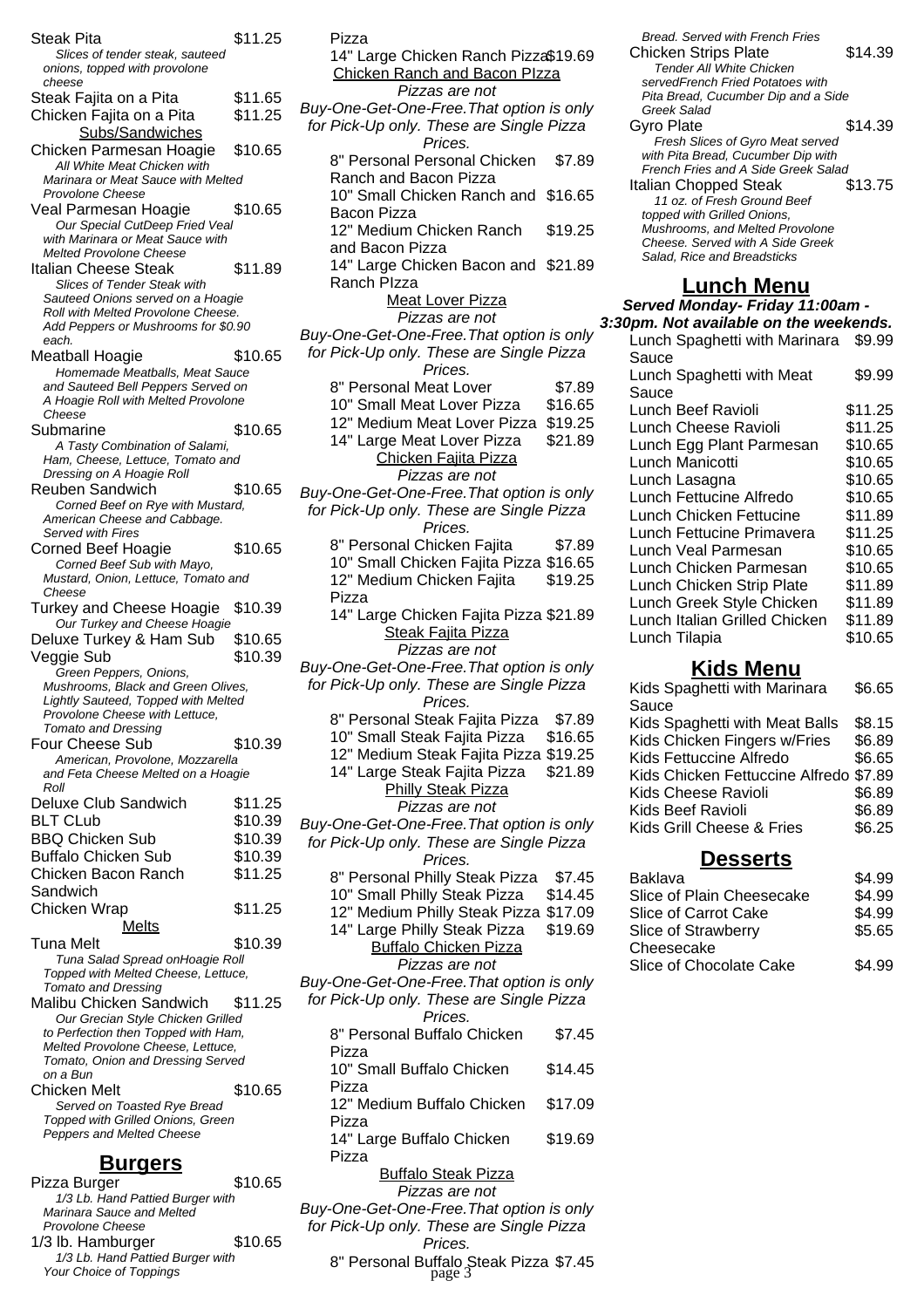| \$11.25<br>Cheeseburger<br>1/3 Lb. Hand Pattied Burger with<br>American Cheese and Your Choice | 10" Small Buffalo Steak Pizza<br>\$14.45<br>12" Medium Buffalo Steak<br>\$17.09<br>Pizza                    |
|------------------------------------------------------------------------------------------------|-------------------------------------------------------------------------------------------------------------|
| of Toppings<br>\$11.65<br>Bacon Cheeseburger<br>Double Cheeseburger<br>\$11.99                 | 14" Large Buffalo Steak Pizza \$19.69<br><b>White Pizza</b>                                                 |
| Double Bacon Cheeseburger \$12.50                                                              | Pizzas are not                                                                                              |
| 1/3 lb. Patty Melt<br>\$10.65<br>1/3 Lb. Lean Ground Beef, Served                              | Buy-One-Get-One-Free. That option is only<br>for Pick-Up only. These are Single Pizza                       |
| on Toasted Rye Bread Topped with                                                               | Prices.                                                                                                     |
| <b>Grilled Onions and American Cheese</b>                                                      | 8" Personal White Pizza<br>\$7.05                                                                           |
| <b>Frisco Melt</b><br>\$10.75                                                                  | 10" Small White Pizza<br>\$12.25                                                                            |
|                                                                                                | 12" Medium White Pizza<br>\$14.89                                                                           |
|                                                                                                |                                                                                                             |
|                                                                                                | \$17.50<br>14" Large White Pizza                                                                            |
|                                                                                                | Spinach and Feta White Pizza<br>Pizzas are not                                                              |
|                                                                                                | Buy-One-Get-One-Free. That option is only                                                                   |
|                                                                                                | for Pick-Up only. These are Single Pizza<br>Prices.                                                         |
|                                                                                                | 8" Personal Spinach and Feta<br>\$7.45<br><b>White Pizza</b>                                                |
|                                                                                                | 10" Small Spinach and Feta<br>\$14.45<br><b>White Pizza</b>                                                 |
|                                                                                                | 12" Medium Spinach and Feta \$17.06<br>White Pizza                                                          |
|                                                                                                | 14" Large Spinach and Feta<br>\$20.15<br><b>White Pizza</b>                                                 |
|                                                                                                | <b>Alfredo Florentine White Pizza</b><br>Pizzas are not                                                     |
|                                                                                                | Buy-One-Get-One-Free. That option is only<br>for Pick-Up only. These are Single Pizza<br>Prices.            |
|                                                                                                | 8" Personal Alfredo Florentine<br>\$7.89                                                                    |
|                                                                                                | <b>White Pizza</b><br>10" Small Alfredo Florentine<br>\$16.65                                               |
|                                                                                                | <b>White Pizza</b><br>12" Medium Alfredo Florentine \$19.25                                                 |
|                                                                                                | <b>White Pizza</b><br>14" Large Alfredo Florentine<br>\$21.89                                               |
|                                                                                                | <b>White Pizza</b><br><b>Calzones</b>                                                                       |
|                                                                                                | Our Calzones are Dough Stuffed with                                                                         |
|                                                                                                |                                                                                                             |
|                                                                                                | <b>Ricotta and Mozzarella Cheese with Our</b>                                                               |
|                                                                                                | <b>Homemade Marinara Sauce</b>                                                                              |
|                                                                                                | <b>Build Your Own Calzone</b><br>\$8.15                                                                     |
|                                                                                                | Our Fresh Pizza Dough Stuffed                                                                               |
|                                                                                                | with Mozzarella Cheese and Ricotta                                                                          |
|                                                                                                | Cheese with Your Choice of                                                                                  |
|                                                                                                | Toppings                                                                                                    |
|                                                                                                | \$8.15<br><b>Cheese Calzone</b>                                                                             |
|                                                                                                | Our Fresh Pizza Dough Stuffed<br>with Mozzarella Cheese and Ricotta                                         |
|                                                                                                | Cheese<br><b>Meatball Calzone</b><br>\$10.65                                                                |
|                                                                                                | 3 Meatballs and Bell Peppers                                                                                |
|                                                                                                | \$10.39<br>Vegetarian Calzone<br>Our Fresh Pizza Dough Stuffed                                              |
|                                                                                                | with Mozzarella Cheese with                                                                                 |
|                                                                                                | Mushrooms, Black Olives, Green                                                                              |
|                                                                                                | Olives, Onions, Green Peppers and                                                                           |
|                                                                                                | Tomatoes                                                                                                    |
|                                                                                                | <b>Chef's Special Calzone</b><br>\$12.25                                                                    |
|                                                                                                | \$11.65<br>House Special Calzone<br>Our Fresh Pizza Dough Stuffed                                           |
|                                                                                                | with Mozzarella Cheese with Beef,<br>Sausage, Pepperoni, Canadian<br>Bacon, Mushrooms, Green Peppers        |
|                                                                                                | and Onions<br>Steak and Cheese w/Onions<br>\$10.89                                                          |
|                                                                                                | Calzone<br>Our Fresh Pizza Dough Stuffed                                                                    |
|                                                                                                | with Mozzarella Cheese and Italian<br><b>Style Steak</b>                                                    |
|                                                                                                | \$10.89<br>Spinach and Feta Calzone<br>Our Fresh Pizza Dough Stuffed<br>with Mozzarella Gheese with Spinach |
|                                                                                                |                                                                                                             |